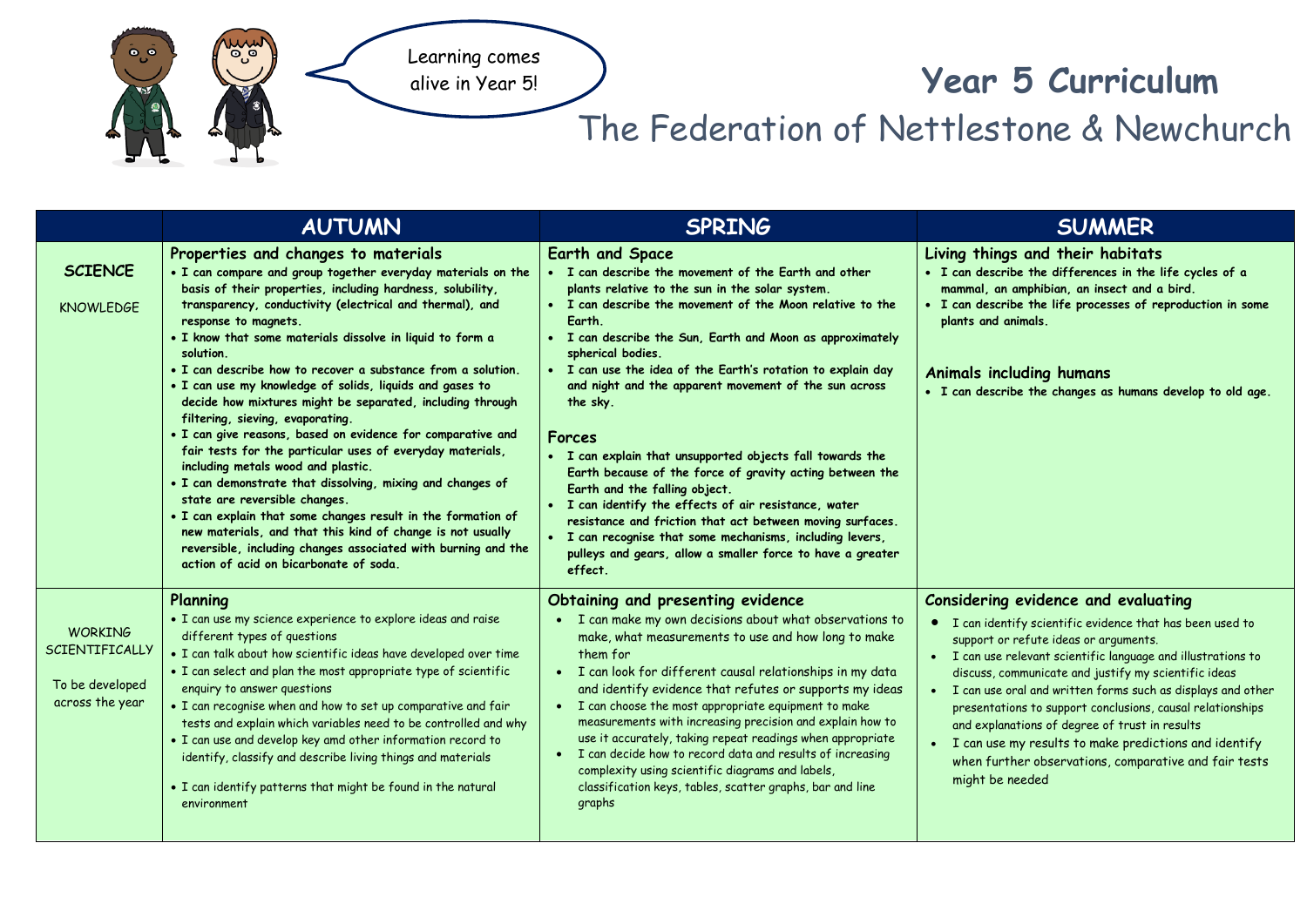|                                                                                                                | • I can recognise which secondary sources will be most useful to                                                                                                                                                                                                                                                                                                                                                                                                                                                                                                                                                                                                                                                                                                                                                                                                                                 |                                                                                                                                                                                                                                                                                                                                                                                                                                                                                                                                      |                                                                                                                                                                                                                                                                                                                                                                                                                                                                                                                                                                                                                |                                                                                                                                                                                                                                                                                                                                                                        |
|----------------------------------------------------------------------------------------------------------------|--------------------------------------------------------------------------------------------------------------------------------------------------------------------------------------------------------------------------------------------------------------------------------------------------------------------------------------------------------------------------------------------------------------------------------------------------------------------------------------------------------------------------------------------------------------------------------------------------------------------------------------------------------------------------------------------------------------------------------------------------------------------------------------------------------------------------------------------------------------------------------------------------|--------------------------------------------------------------------------------------------------------------------------------------------------------------------------------------------------------------------------------------------------------------------------------------------------------------------------------------------------------------------------------------------------------------------------------------------------------------------------------------------------------------------------------------|----------------------------------------------------------------------------------------------------------------------------------------------------------------------------------------------------------------------------------------------------------------------------------------------------------------------------------------------------------------------------------------------------------------------------------------------------------------------------------------------------------------------------------------------------------------------------------------------------------------|------------------------------------------------------------------------------------------------------------------------------------------------------------------------------------------------------------------------------------------------------------------------------------------------------------------------------------------------------------------------|
| <b>HISTORY</b><br><b>KNOWLEDGE</b><br>SKILLS AND<br><b>UNDERSTANDING</b><br>To be developed<br>across the year | research my ideas and begin to separate opinion and fact<br><b>Knowledge</b><br>Britain's settlement by Anglo-<br><b>Saxons and Scots</b><br>This could include:<br>• Roman withdrawal from Britain in c. AD 410<br>and the fall of the western Roman Empire<br>• Scots invasions from Ireland to north Britain<br>(now Scotland)<br>• Anglo-Saxon invasions, settlements and<br>kingdoms: place names and village life<br>• Anglo-Saxon art and culture<br>Christian conversion - Canterbury, Iona and<br>Lindisfarne<br>The Viking and Anglo-Saxon<br>struggle for the Kingdom of<br>England to the time of Edward the<br>Confessor<br>This could include:<br>• Viking raids and invasion<br>• resistance by Alfred the Great and<br>Athelstan, first king of England<br>further Viking invasions and Danegeld<br>• Anglo-Saxon laws and justice<br>Edward the Confessor and his death in 1066 | <b>Chronological understanding</b><br>. I can use dates and historical language in<br>my work<br>• I can draw a timeline with different time<br>periods outlined which show different<br>information, such as, periods of history,<br>when famous people lived, etc.<br>• I can place features of historical events<br>and people from past societies and periods<br>in a chronological framework.<br>• I can create timelines which outline the<br>development of specific features, such as<br>medicine; weaponry; transport, etc. | Knowledge and interpretation<br>• I can describe historical events from the<br>different period/s they are studying/have<br>studied.<br>• I can make comparisons between historical<br>periods; explaining things that have<br>changed and things which have stayed the<br>same.<br>• I can explain the role that Britain has had<br>in spreading Christian values across the<br>world.<br>• I can begin to appreciate that how we<br>make decisions has been through a<br>Parliament for some time.<br>I can appreciate that significant events<br>in history have helped shape the country<br>we have today. | <b>Historical enquiry</b><br>• I can test out a hypothesis in order to<br>answer a question.<br>• I can appreciate how historical artefacts<br>have helped us understand more about<br>British lives in the present and past.<br>I can give more than one reason to<br>support a historical argument.<br>I can identify and explain my<br>understanding of propaganda. |
|                                                                                                                | <b>Ancient Greece</b><br>A study of Greek life and achievements and<br>their influence on the western world.                                                                                                                                                                                                                                                                                                                                                                                                                                                                                                                                                                                                                                                                                                                                                                                     |                                                                                                                                                                                                                                                                                                                                                                                                                                                                                                                                      |                                                                                                                                                                                                                                                                                                                                                                                                                                                                                                                                                                                                                |                                                                                                                                                                                                                                                                                                                                                                        |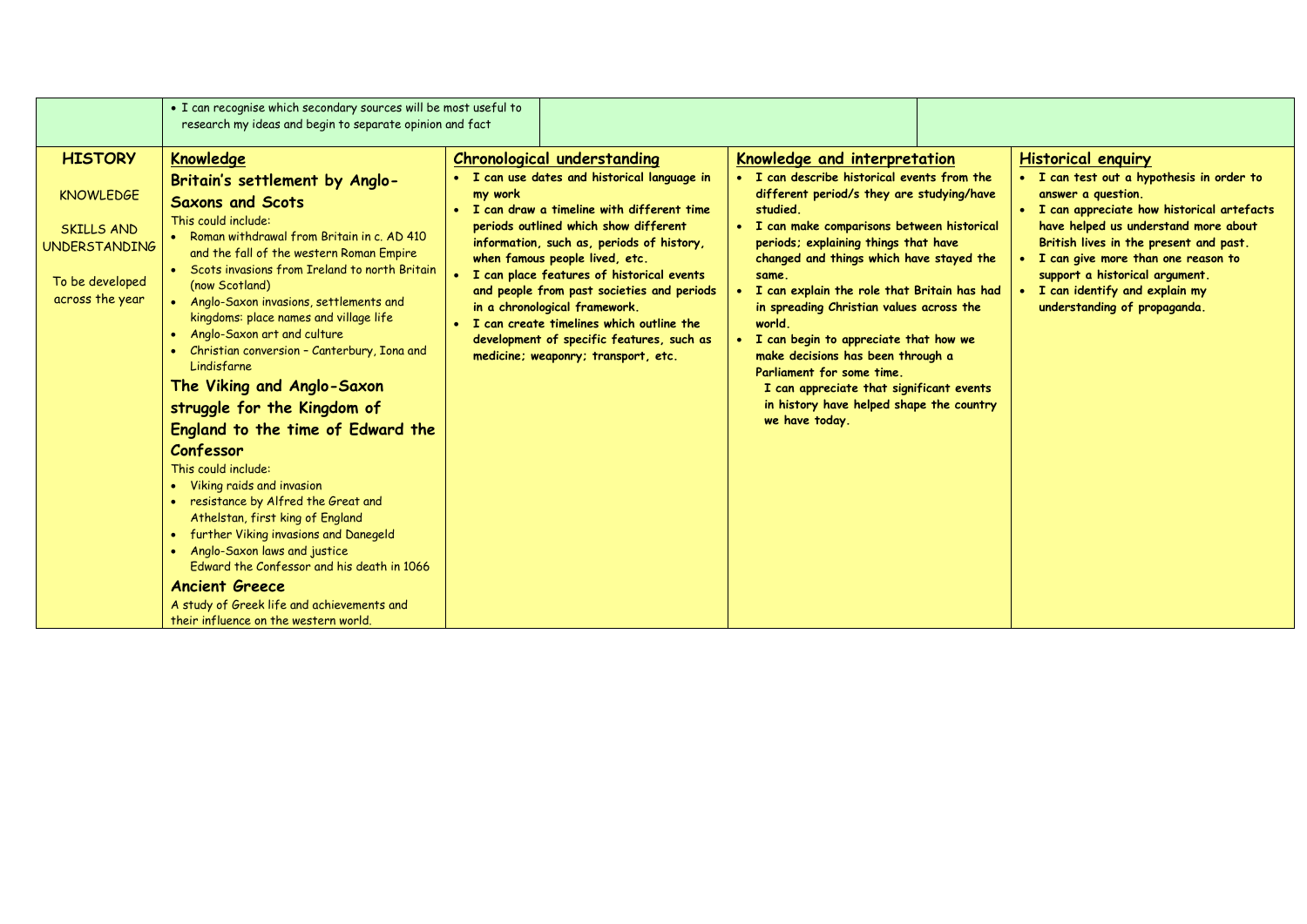| <b>GEOGRAPHY</b>                                                                             | LOCATIONAL AND PLACE                                                                                                                                                                                                                                                                                                                                                                                                                                                                                                                                                                                                                                                                                                                                   | <b>HUMAN GEOGRAPHY</b>                                                                                                                                                                                                                                                                                                                                                                                                                                | PHYSICAL GEOGRAPHY                                                                                                                                                                                                                                                                                                                                                                                                                                                                                                                                                                                                                                                                                                                                  | GEOGRAPHICAL ENQUIRY AND                                                                                                                                                                                                                                                                                                                                                                                                                                                                                                                                                                                                                                                                                                                                                                                                                                                                                                                                                                                                                                                                                                                                                                                                                                                                                                                                                                                                                                                                                                                                                                              |
|----------------------------------------------------------------------------------------------|--------------------------------------------------------------------------------------------------------------------------------------------------------------------------------------------------------------------------------------------------------------------------------------------------------------------------------------------------------------------------------------------------------------------------------------------------------------------------------------------------------------------------------------------------------------------------------------------------------------------------------------------------------------------------------------------------------------------------------------------------------|-------------------------------------------------------------------------------------------------------------------------------------------------------------------------------------------------------------------------------------------------------------------------------------------------------------------------------------------------------------------------------------------------------------------------------------------------------|-----------------------------------------------------------------------------------------------------------------------------------------------------------------------------------------------------------------------------------------------------------------------------------------------------------------------------------------------------------------------------------------------------------------------------------------------------------------------------------------------------------------------------------------------------------------------------------------------------------------------------------------------------------------------------------------------------------------------------------------------------|-------------------------------------------------------------------------------------------------------------------------------------------------------------------------------------------------------------------------------------------------------------------------------------------------------------------------------------------------------------------------------------------------------------------------------------------------------------------------------------------------------------------------------------------------------------------------------------------------------------------------------------------------------------------------------------------------------------------------------------------------------------------------------------------------------------------------------------------------------------------------------------------------------------------------------------------------------------------------------------------------------------------------------------------------------------------------------------------------------------------------------------------------------------------------------------------------------------------------------------------------------------------------------------------------------------------------------------------------------------------------------------------------------------------------------------------------------------------------------------------------------------------------------------------------------------------------------------------------------|
|                                                                                              |                                                                                                                                                                                                                                                                                                                                                                                                                                                                                                                                                                                                                                                                                                                                                        | • I can explain why people are attracted to                                                                                                                                                                                                                                                                                                                                                                                                           | I can describe the main features of a                                                                                                                                                                                                                                                                                                                                                                                                                                                                                                                                                                                                                                                                                                               |                                                                                                                                                                                                                                                                                                                                                                                                                                                                                                                                                                                                                                                                                                                                                                                                                                                                                                                                                                                                                                                                                                                                                                                                                                                                                                                                                                                                                                                                                                                                                                                                       |
| <b>KNOWLEDGE</b><br>SKILLS AND<br><b>UNDERSTANDING</b><br>To be developed<br>across the year | <b>KNOWLEDGE</b><br>• I can locate European countries,<br>concentrating on their key physical and<br>human characteristics and major cities.<br>· I understand geographical similarities and<br>differences through the study of human<br>and physical geography of a region of the<br>United Kingdom (London) and a region in a<br>European country (Charente, France).<br>· I can name and locate many of the<br>Europe's most famous ports on maps.<br>• I can name the countries that make up<br>the European Union.<br>· I can name the capital cities of at least 8<br>countries in Europe.<br>Challenge<br>· I can plan a cruise route around Europe,<br>explaining the significance of the cities<br>studied both now and in previous history. | live in cities.<br>. I can explain why people may choose to live<br>in a village rather than a city.<br>. I can explain how a location fits into its<br>wider geographical location; with reference<br>to human and economical features.<br>• I can explain how a locality has changed<br>over time with reference to human<br>features.<br>Challenge<br>• I can report on ways in which humans have<br>both improved and damaged the<br>environment. | well-known city.<br>I can describe the main features of a<br>village.<br>I can describe the main physical<br>differences between cities and villages.<br>I can carry out a study of a local area -<br>types of settlement and land use,<br>economic activity including trade links,<br>and the distribution of natural resources<br>including energy, food, minerals and<br>water.<br>I can compare types of settlement and<br>land use, economic activity including<br>trade links, and the distribution of<br>natural resources including energy, food,<br>minerals and water.<br>Challenge<br>• I can explain what a place (open to<br>environmental and physical change) might<br>be like in the future taking account of<br>physical features. | <b>FIELDWORK</b><br>. I can use maps, atlases, globes and<br>digital/computer mapping to locate<br>countries and describe features studied.<br>. I can confidently use an atlas including<br>the contents page and index.<br>• I can confidently use the 8 point compass<br>directions; North; North East; East;<br>South East; South; South West; West;<br>North West to follow and give directions<br>to build knowledge of the UK and wider<br>world.<br>· I can accurately use 4 figure grid<br>references on an OS Map and attempt 6<br>figure grid references.<br>. I can draw a sketch map using OS symbols<br>and a key.<br>. I can ask questions to carry out an<br>investigation and express the opinions from<br>a range of points of view.<br>· I can make clearly explained links between<br>observations in the local area.<br>• I can use a camera and locate annotated<br>photos on a map.<br>. I can draw a sketch map with relatively<br>sized features and annotations showing<br>human and physical features of the local<br>area.<br>• I can measure human and physical<br>features in the local area using a range of<br>appropriate instruments.<br>. I can simply justify data collection<br>methods.<br>· I can independently present data and<br>findings using maps, graphs and digital<br>technologies to show a clear enquiry route<br>from child led question to child-led<br>conclusion.<br>• I can use fieldwork to observe, measure<br>and record the human and physical<br>features in the local area using a range of<br>methods, including sketch maps, plans and |
|                                                                                              |                                                                                                                                                                                                                                                                                                                                                                                                                                                                                                                                                                                                                                                                                                                                                        |                                                                                                                                                                                                                                                                                                                                                                                                                                                       |                                                                                                                                                                                                                                                                                                                                                                                                                                                                                                                                                                                                                                                                                                                                                     | graphs, and digital technologies.                                                                                                                                                                                                                                                                                                                                                                                                                                                                                                                                                                                                                                                                                                                                                                                                                                                                                                                                                                                                                                                                                                                                                                                                                                                                                                                                                                                                                                                                                                                                                                     |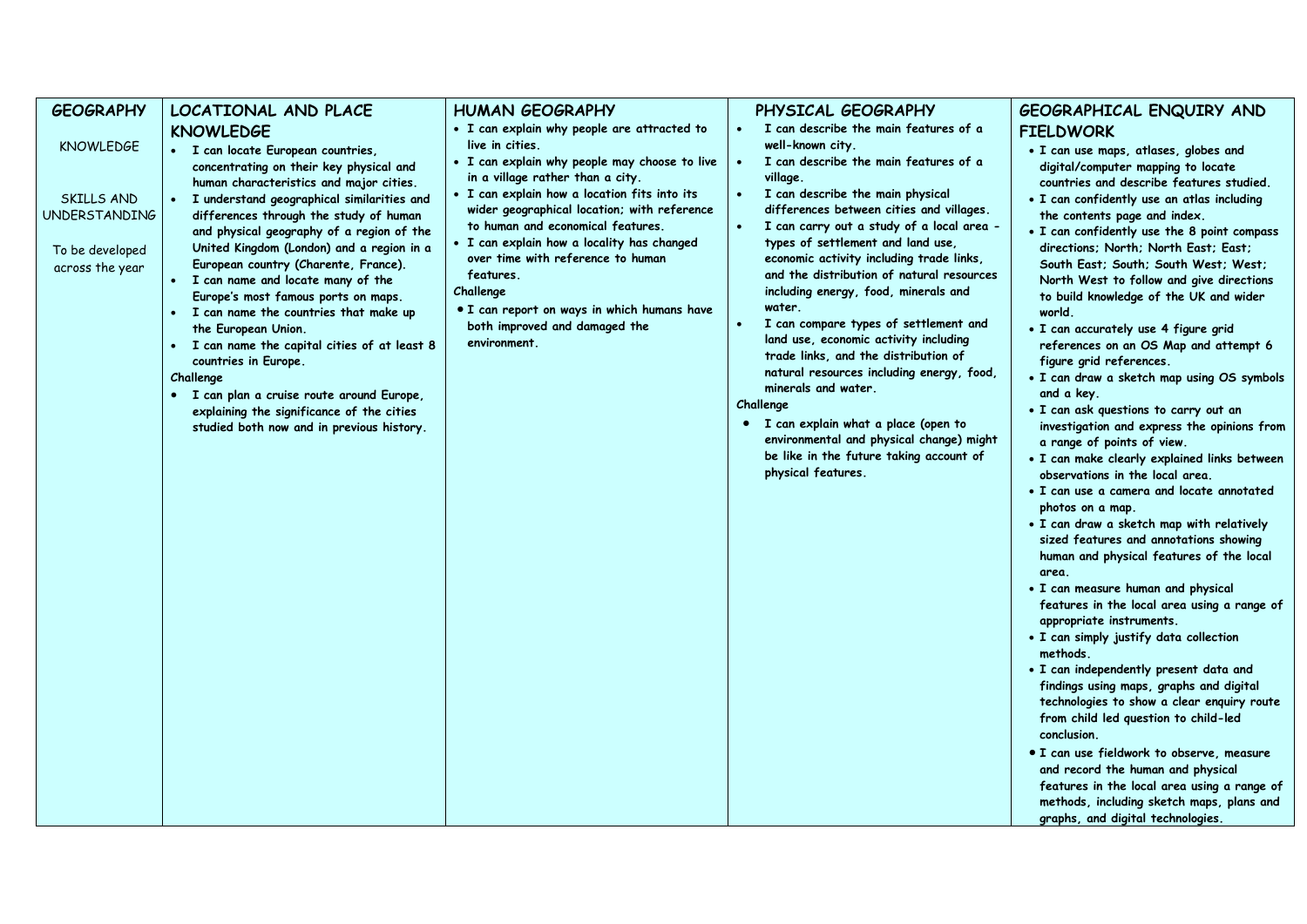| <b>SPANISH</b>                                                                                      | <b>Speaking &amp; Listening</b>                                                                                                                                                                                                                                                                                                                                                                                                                                                                                                                                                                                                                             | <b>Speaking &amp; Listening</b>                                                                                                                                                                                                                                                                                                                                                                                                                                                                                                                                                                                                                                                                                                                                                                                                                                                                          | <b>Speaking &amp; Listening</b>                                                                                                                                                                                                                                                                                                                                                                                                                                                                                                                                                                                                                                                                                                                           |
|-----------------------------------------------------------------------------------------------------|-------------------------------------------------------------------------------------------------------------------------------------------------------------------------------------------------------------------------------------------------------------------------------------------------------------------------------------------------------------------------------------------------------------------------------------------------------------------------------------------------------------------------------------------------------------------------------------------------------------------------------------------------------------|----------------------------------------------------------------------------------------------------------------------------------------------------------------------------------------------------------------------------------------------------------------------------------------------------------------------------------------------------------------------------------------------------------------------------------------------------------------------------------------------------------------------------------------------------------------------------------------------------------------------------------------------------------------------------------------------------------------------------------------------------------------------------------------------------------------------------------------------------------------------------------------------------------|-----------------------------------------------------------------------------------------------------------------------------------------------------------------------------------------------------------------------------------------------------------------------------------------------------------------------------------------------------------------------------------------------------------------------------------------------------------------------------------------------------------------------------------------------------------------------------------------------------------------------------------------------------------------------------------------------------------------------------------------------------------|
| <b>KNOWLEDGE</b><br><b>SKILLS AND</b><br><b>UNDERSTANDING</b><br>To be developed<br>across the year | • I can hold a simple conversation with at least 2<br>exchanges (context: food and mealtimes)<br>I can express my opinions (context: food and drink)<br>Reading<br>I can understand a short story or factual text and<br>note the main points (context: food and mealtimes)<br>I can use the context to work out unfamiliar words<br><b>Writing</b><br>I can write a pair of related sentences (context:<br>food/drink/mealtimes)<br>I can use my knowledge of grammar to speak<br>correctly<br>I can use vocabulary introduced as part of the new<br>topic<br>I can use accurate pronunciation and intonation so<br>others can understand what I am saying | I can hold a simple conversation with at least 2<br>exchanges (context: responding to being asked how I<br>am feeling and explaining I have a pain; talking<br>about the school curriculum)<br>I can express my opinions (context: curriculum<br>subjects) and give explanations for them<br>Reading<br>I can understand texts and note the main points (eg<br>school timetables, pupils comments about lessons)<br>I can use the context to work out unfamiliar words<br><b>Writing</b><br>I can write words and phrases from memory<br>(context: school timetable)<br>I can write a minimum of two related sentences<br>(context: the school day and my opinions on lessons)<br>I can use my knowledge of grammar to speak<br>correctly<br>I can use vocabulary introduced as part of the new<br>topic<br>I can use accurate pronunciation and intonation so<br>others can understand what I am saying | $\blacksquare$ I can hold a simple conversation with at least 2 -3<br>$\bullet$<br>exchanges (context: my own and others' interests)<br>I can express my opinions (context: my interests)<br>Reading<br>I can understand a short story or factual text and<br>note the main points (context: people's hobbies, a<br>text related to a story shared)<br>I can use the context to work out unfamiliar words<br><b>Writing</b><br>I can write two to three related sentences (context:<br>hobbies, or a story shared)<br>I can use my knowledge of grammar to speak<br>$\bullet$<br>correctly<br>I can use vocabulary introduced as part of the new<br>topic<br>I can use accurate pronunciation and intonation so<br>others can understand what I am saying |

| ART AND<br><b>DESIGN</b><br>KNOWLEDGE.<br>SKILLS AND<br><b>UNDERSTANDING</b> | <b>USING MATERIALS</b><br>I can experiment by using marks and<br>lines to produce texture<br>I can experiment with shading to<br>create mood and feeling<br>I can experiment with media to create<br>emotion in art<br>I can know how to use images created,<br>scanned and found; altering them<br>where necessary to create art. | <b>DRAWING</b><br>I can use shading to create mood and<br>feeling<br>I can organise line, tone, shape and colour<br>to represent figures and forms in<br>movement.<br>I can express emotion in art. | USE OF COLOUR,<br>PATTERN, TEXTURE, LINE, FORM,<br><b>SPACE &amp; SHAPE</b><br>• I can create an accurate print design following<br>given criteria.<br>• I can choose the scale and surface appropriate<br>to the work<br>• I can draw and paint the human figure in<br>isolation, in groups and set in different<br>environments<br>• I can work with a wide range of more specialist<br>media and mix media to achieve desired effects<br>. I can use the primary colours and black and<br>white, to mix a full range of tones and hues | RANGE OF ARTISTS<br>I can research the work of an artist<br>and use their work to replicate a style<br>Focus on:<br>Georgia O'Keeffe<br>Peter Thorpe<br>Picasso<br>Monet<br>Cezanne<br>Banksy |
|------------------------------------------------------------------------------|------------------------------------------------------------------------------------------------------------------------------------------------------------------------------------------------------------------------------------------------------------------------------------------------------------------------------------|-----------------------------------------------------------------------------------------------------------------------------------------------------------------------------------------------------|-------------------------------------------------------------------------------------------------------------------------------------------------------------------------------------------------------------------------------------------------------------------------------------------------------------------------------------------------------------------------------------------------------------------------------------------------------------------------------------------------------------------------------------------|-----------------------------------------------------------------------------------------------------------------------------------------------------------------------------------------------|
|------------------------------------------------------------------------------|------------------------------------------------------------------------------------------------------------------------------------------------------------------------------------------------------------------------------------------------------------------------------------------------------------------------------------|-----------------------------------------------------------------------------------------------------------------------------------------------------------------------------------------------------|-------------------------------------------------------------------------------------------------------------------------------------------------------------------------------------------------------------------------------------------------------------------------------------------------------------------------------------------------------------------------------------------------------------------------------------------------------------------------------------------------------------------------------------------|-----------------------------------------------------------------------------------------------------------------------------------------------------------------------------------------------|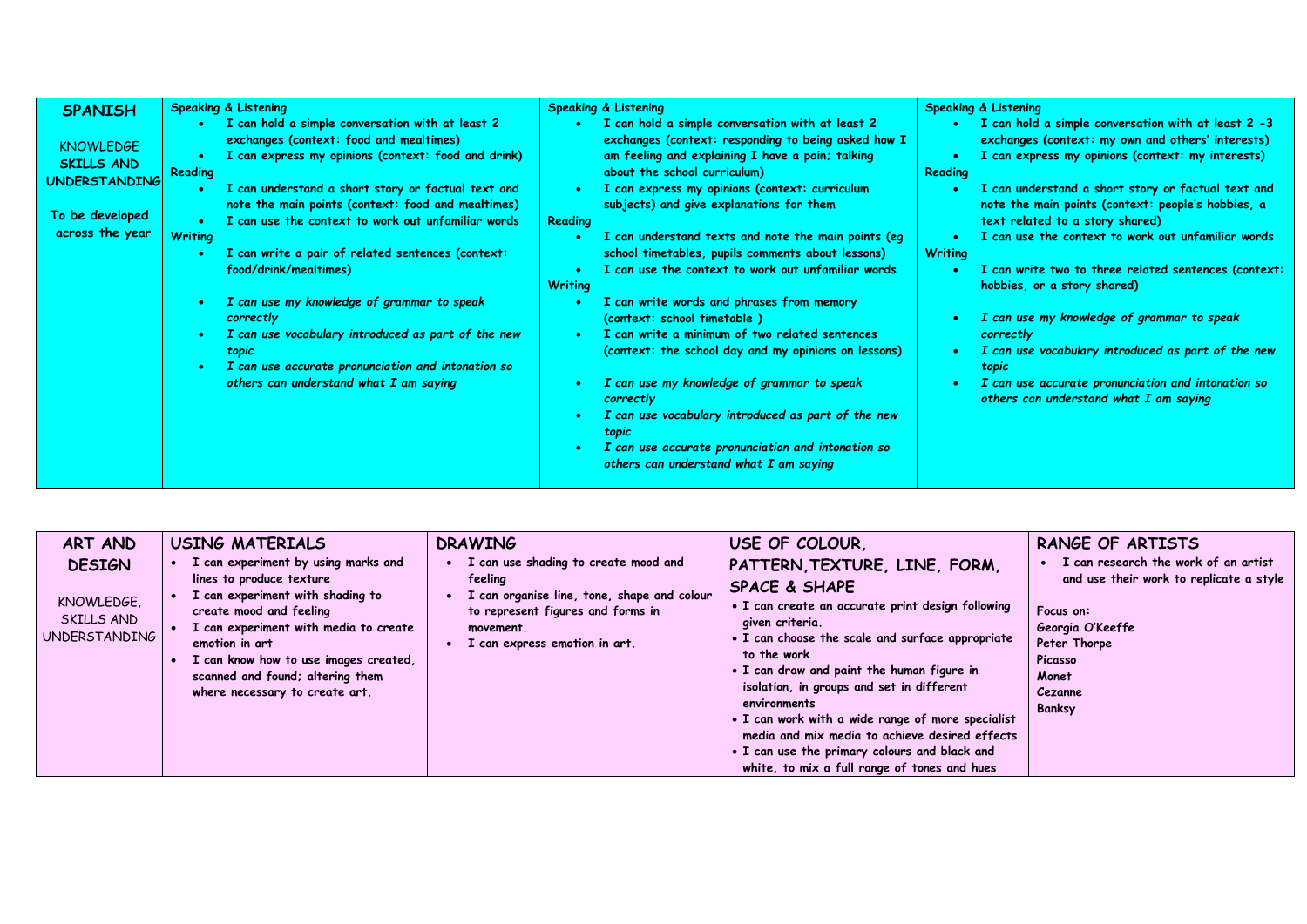| <b>DESIGN AND</b><br><b>TECHNOLOGY</b><br>KNOWLEDGE,<br><b>SKILLS AND</b><br><b>UNDERSTANDING</b>                                                                                                                                                                                                                   | <b>DESIGN</b><br>• I can research and collect<br>information and ideas on existing<br>products on the market.<br>• I can explain how a product will<br>appeal to a specific audience.<br>I can design a product that<br>$\bullet$<br>requires mechanical and<br>electrical systems.<br>• I can make a product that is<br>attractive and strong.                                   | <b>MAKING</b><br>• I can use a range of tools and<br>equipment competently.<br>• I can make a porotype before<br>making my final version.<br>• I can preserve through<br>different stages of the making<br>process to create a product of<br>which I am proud.<br>• I can use mechanical and<br>electrical systems in my own<br>products, including<br>programming. |          | <b>EVALUATING</b><br>• I can suggest alternative<br>features and drawbacks.                                                                                                                                                                                                                                                                                                                  | plans; outlining the positive<br>I can evaluate appearance and<br>function against original plan. | - 6                                                                                                          | <b>TECHNICAL KNOWLEDGE</b><br>I can use electrical systems<br>correctly and accurately to<br>enhance a given product.<br>I can use more complex IT<br>programmes to help enhance<br>the product produced.<br>Programming.<br>I can relate my work to a<br>famous/designers inventor.                                                                                                                                                                            | <b>FOOD TECHNOLOGY</b><br>• I can be both hygienic and<br>safe in the kitchen.<br>I can say how to prepare a<br>$\bullet$<br>meal by collecting the<br>ingredients in the first place.<br>I can say which season various<br>$\bullet$<br>foods are available. |
|---------------------------------------------------------------------------------------------------------------------------------------------------------------------------------------------------------------------------------------------------------------------------------------------------------------------|-----------------------------------------------------------------------------------------------------------------------------------------------------------------------------------------------------------------------------------------------------------------------------------------------------------------------------------------------------------------------------------|---------------------------------------------------------------------------------------------------------------------------------------------------------------------------------------------------------------------------------------------------------------------------------------------------------------------------------------------------------------------|----------|----------------------------------------------------------------------------------------------------------------------------------------------------------------------------------------------------------------------------------------------------------------------------------------------------------------------------------------------------------------------------------------------|---------------------------------------------------------------------------------------------------|--------------------------------------------------------------------------------------------------------------|-----------------------------------------------------------------------------------------------------------------------------------------------------------------------------------------------------------------------------------------------------------------------------------------------------------------------------------------------------------------------------------------------------------------------------------------------------------------|---------------------------------------------------------------------------------------------------------------------------------------------------------------------------------------------------------------------------------------------------------------|
| <b>MUSIC</b><br>KNOWLEDGE,<br><b>SKILLS AND</b><br><b>UNDERSTAN</b><br><b>DING</b><br>To be<br>developed<br>across the<br>year                                                                                                                                                                                      | COMPOSE, USE AND UNDERSTAND<br>I can change sounds or organise them differently to<br>change the effect.<br>I can compose music which meets specific criteria.<br>I can use my notations to record groups of pitches<br>(chords).<br>I can use a music diary to record aspects of the<br>composition process.<br>I can choose the most appropriate tempo for a piece of<br>music. |                                                                                                                                                                                                                                                                                                                                                                     |          | LISTENING AND APPRECIATING<br>• I can describe, compare and evaluate music using musical<br>vocabulary.<br>. I can explain why I think my music is successful or<br>unsuccessful.<br>. I can suggest improvements to my own or others' work.<br>• I can choose the most appropriate tempo for a piece of<br>music.<br>• I can contrast the work of famous composers and show<br>preferences. |                                                                                                   | <b>PERFORMING</b><br>phrase.<br>part (rounds and canon).<br>• I can recognise and use basic song structures. | SINGING, PLAYING AND INSTRUMENT AND<br>• I can breathe in the correct place when singing to create a<br>. I can sing and use my understanding of meaning to add<br>expression adapting tempo and dynamics to aid this.<br>. I can maintain my part whilst others are performing their<br>• I can perform 'by ear' and from simple notations.<br>• I can improvise with a clear sense of structure.<br>• I can begin to read simple musical notation on a staff. |                                                                                                                                                                                                                                                               |
| Suggested<br>Charanga Units                                                                                                                                                                                                                                                                                         | Autumn 1<br>UNIT 1 Livin' on a Prayer OR<br>UNIT 3 Make You Feel My Love                                                                                                                                                                                                                                                                                                          | Autumn <sub>2</sub><br>Performance - sing and play<br>Christmas Carol Concert                                                                                                                                                                                                                                                                                       | Spring 1 | Recorder Blown Away Book 2                                                                                                                                                                                                                                                                                                                                                                   | Spring 2<br>UNIT 4 The Fresh Prince of<br>Bel Air OR<br>UNIT 5 Dancing in the Street              |                                                                                                              | Summer 1<br>Orchestra - The work of<br>Elgar                                                                                                                                                                                                                                                                                                                                                                                                                    | Summer 2<br>Performance<br>Year 5/6 Production                                                                                                                                                                                                                |
| The interrelated dimensions of music should be referred to throughout - pitch (high or low notes); duration (long and short notes); tempo (fast or slow) and dynamics (loud or quiet); structure (order of sections of<br>music e.g. verse, chorus, verse); timbre (quality of sound e.g. a reedy or woolly sound). |                                                                                                                                                                                                                                                                                                                                                                                   |                                                                                                                                                                                                                                                                                                                                                                     |          |                                                                                                                                                                                                                                                                                                                                                                                              |                                                                                                   |                                                                                                              |                                                                                                                                                                                                                                                                                                                                                                                                                                                                 |                                                                                                                                                                                                                                                               |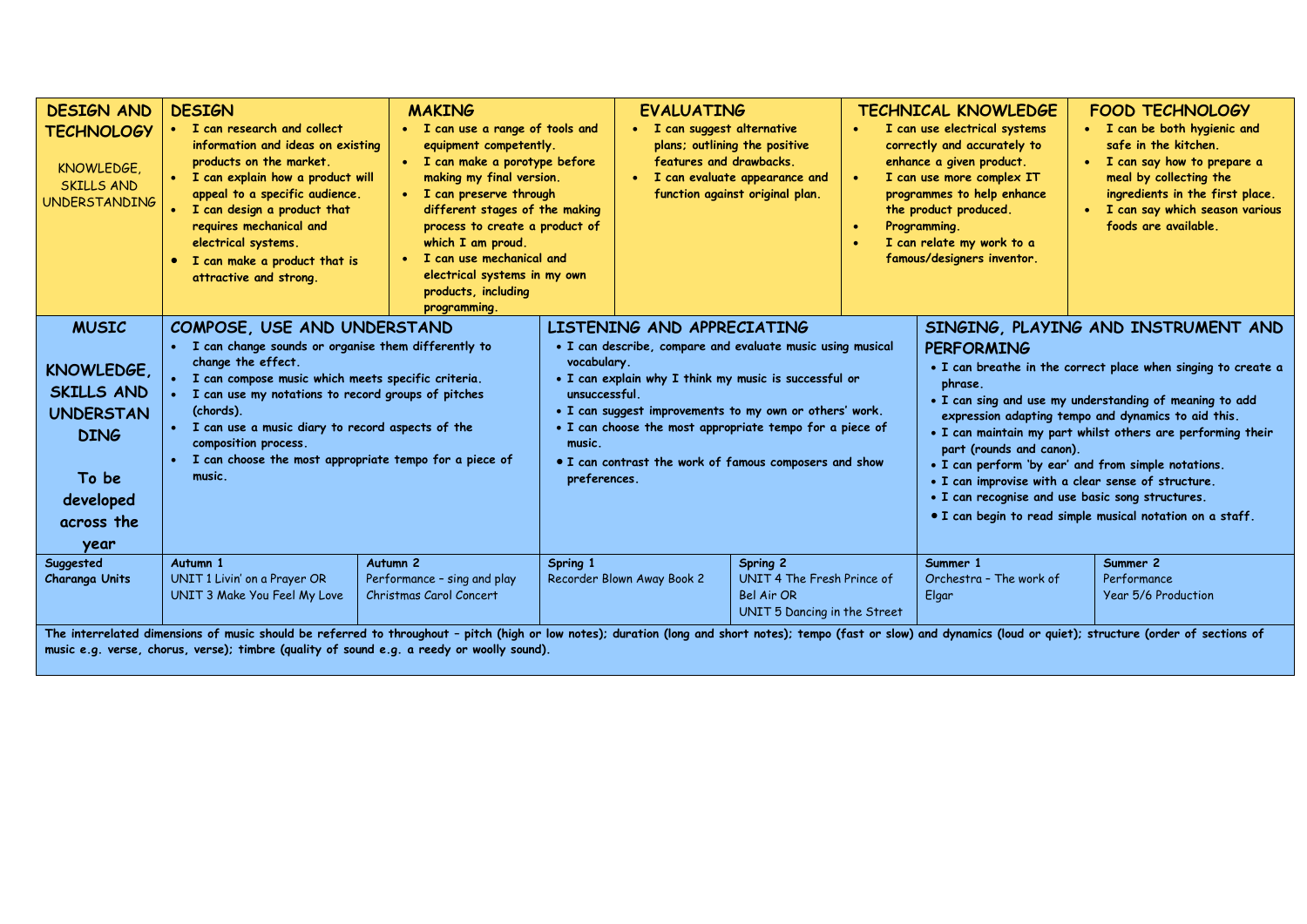| <b>COMPUTING</b>                                 | MULTIMEDIA TEXT AND IMAGES                                                                                                                                                                                                                                                                                                                                                                                                                                                                                                                                                                                                                                                                                                                                                                                                                                                   | MULTIMEDIA SOUND AND MOTION                                                                                                                                                                                                                                                                                                                                                                                                                                                | TECHNOLOGY IN OUR LIVES                                                                                                                                                                                                                                                                                                                                                                                                                                                                                                                                                                                                                                                         |
|--------------------------------------------------|------------------------------------------------------------------------------------------------------------------------------------------------------------------------------------------------------------------------------------------------------------------------------------------------------------------------------------------------------------------------------------------------------------------------------------------------------------------------------------------------------------------------------------------------------------------------------------------------------------------------------------------------------------------------------------------------------------------------------------------------------------------------------------------------------------------------------------------------------------------------------|----------------------------------------------------------------------------------------------------------------------------------------------------------------------------------------------------------------------------------------------------------------------------------------------------------------------------------------------------------------------------------------------------------------------------------------------------------------------------|---------------------------------------------------------------------------------------------------------------------------------------------------------------------------------------------------------------------------------------------------------------------------------------------------------------------------------------------------------------------------------------------------------------------------------------------------------------------------------------------------------------------------------------------------------------------------------------------------------------------------------------------------------------------------------|
| KNOWLEDGE,<br>SKILLS AND<br><b>UNDERSTANDING</b> | 3D Modelling: SketchUp<br>• I can draw 3D shapes.<br>I can add detail to 3D drawings.<br>I can add detail to 3D drawings.<br>• I can create a complex 3D model.<br>· I can create a 3D model of my own design.                                                                                                                                                                                                                                                                                                                                                                                                                                                                                                                                                                                                                                                               | <b>Radio Station</b><br>• I can use software to create my own sounds by recording,<br>editing and playing.<br>• I can combine audio effects to create an original radio<br>jingle.<br>• I can research and plan digital content for a radio podcast<br>I can use software to create and present digital content for<br>a radio podcast.<br>· I can design and record a persuasive radio advert for a<br>product or service.<br>• I can present and evaluate audio content. | Internet Research & Web Design<br>· I can evaluate webpages.<br>I can create a webpage layout.<br>I can add text to a webpage.<br>I can add images to a webpage.<br>$\bullet$<br>I can add hyperlinks into a webpage.<br>$\bullet$<br>I can publish and share my webpage.<br>Using & Applying<br>I can research and design a new bedroom using appropriate<br>software to create and present the plans.<br>I can use search engines safely and effectively to research<br>$\bullet$<br>ideas.<br>I can use and combine appropriate software to draw and<br>design room plans and other features.<br>I can use and combine software to present information in<br>different ways. |
|                                                  | CODING AND PROGRAMMING<br><b>Controlling Devices: Flowol</b><br>• I can draw and interpret a flowchart with the correct<br>symbols<br>• I can create and edit a flowchart to control a simulated<br>device.<br>I can control multiple outputs at the same time.<br>$\bullet$<br>I can use a decision symbol based on the status of an input.<br>I can create a flowchart program containing a subroutine.<br>$\bullet$<br>· I can design, write and debug my own flowchart program for a<br>given task.<br>Scratch - Developing Games<br>· I can design and program a character game.<br>I can design an original character or backdrop for a game.<br>I can add features or effects to enhance a game.<br>• I can create an original animated game with a specific goal.<br>I can program costume changes for a sprite.<br>I can add point-scoring and levels to game code. | <b>ONLINE SAFETY</b><br>I can identify spam emails and what to do with them.<br>I can write citations for the websites I use for research.<br>I can create strong passwords.<br>$\bullet$<br>• I can recognise when, why and how photographs we see<br>online may have been edited.<br>• I can apply online safety rules to real-life scenarios.                                                                                                                           |                                                                                                                                                                                                                                                                                                                                                                                                                                                                                                                                                                                                                                                                                 |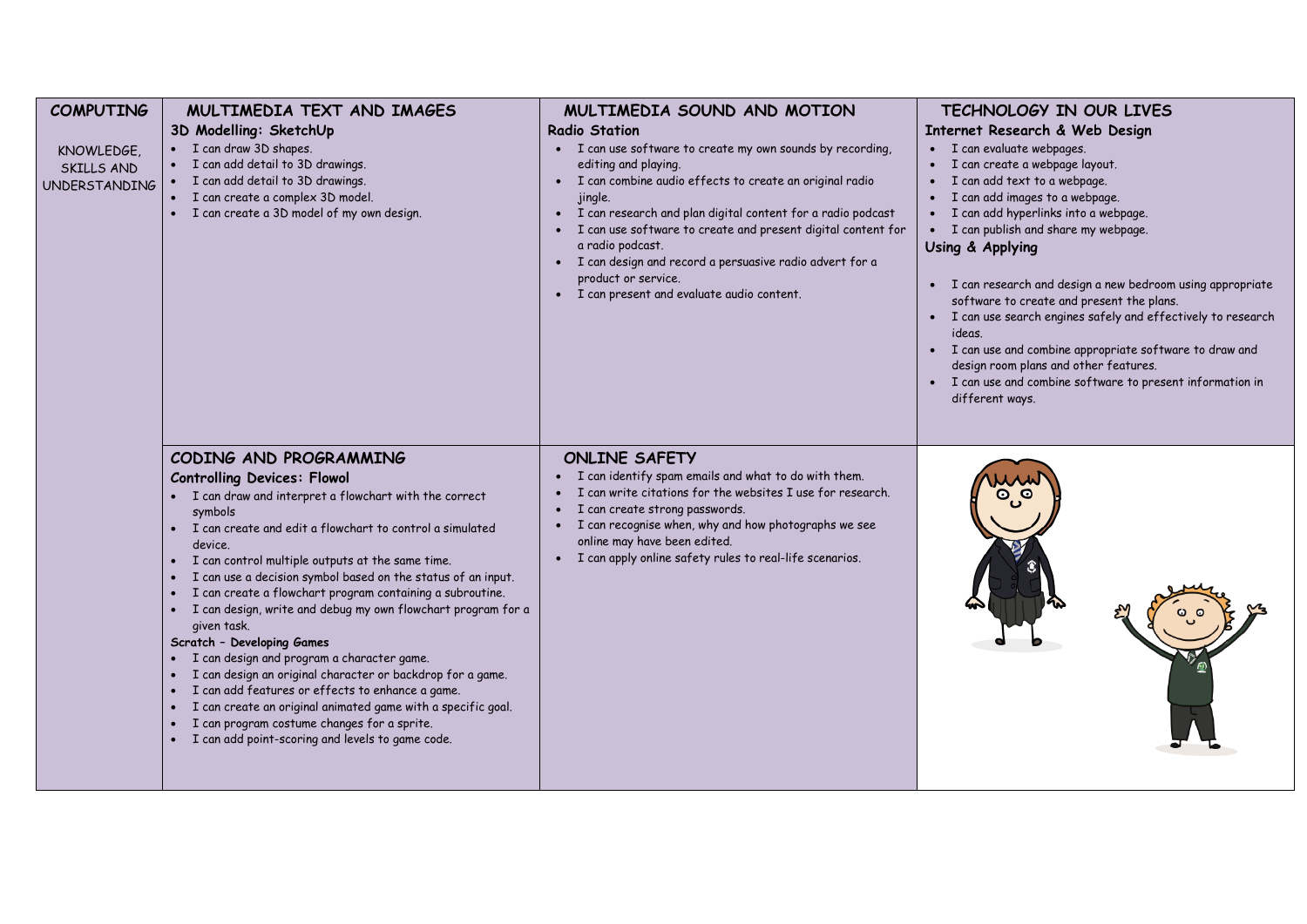| PHYSICAL<br><b>EDUCATION</b> | Autumn 1<br>• Fitness / Invasion Games                                                                                                                                                                                                                                                                                                                                                                                                                                                                                                                                                                |                                                                                                                    | Spring 1<br>• Invasion Games / Gymnastics                                                                                                                                                                                                                                                                                                                                                                                                                                                                                                                                                                                                 |                                                                                                                                                                                                                                                                                                                                                                                                                        | Summer 1<br>• Striking and Fielding / Athletics |                                                                                                                                                                                                                                                                                                                                                                                                                                                                                                                                                                                                                                                                                                                                                                                                                                                    |
|------------------------------|-------------------------------------------------------------------------------------------------------------------------------------------------------------------------------------------------------------------------------------------------------------------------------------------------------------------------------------------------------------------------------------------------------------------------------------------------------------------------------------------------------------------------------------------------------------------------------------------------------|--------------------------------------------------------------------------------------------------------------------|-------------------------------------------------------------------------------------------------------------------------------------------------------------------------------------------------------------------------------------------------------------------------------------------------------------------------------------------------------------------------------------------------------------------------------------------------------------------------------------------------------------------------------------------------------------------------------------------------------------------------------------------|------------------------------------------------------------------------------------------------------------------------------------------------------------------------------------------------------------------------------------------------------------------------------------------------------------------------------------------------------------------------------------------------------------------------|-------------------------------------------------|----------------------------------------------------------------------------------------------------------------------------------------------------------------------------------------------------------------------------------------------------------------------------------------------------------------------------------------------------------------------------------------------------------------------------------------------------------------------------------------------------------------------------------------------------------------------------------------------------------------------------------------------------------------------------------------------------------------------------------------------------------------------------------------------------------------------------------------------------|
| KNOWLEDGE.<br>SKILLS AND     | Autumn <sub>2</sub><br>• Invasion Games / Athletics                                                                                                                                                                                                                                                                                                                                                                                                                                                                                                                                                   |                                                                                                                    | Spring 2<br>• Dance / Outdoor and Adventurous Activities                                                                                                                                                                                                                                                                                                                                                                                                                                                                                                                                                                                  |                                                                                                                                                                                                                                                                                                                                                                                                                        | Summer 2<br>• Striking and Fielding / Net Games |                                                                                                                                                                                                                                                                                                                                                                                                                                                                                                                                                                                                                                                                                                                                                                                                                                                    |
| <b>UNDERSTANDING</b>         | <b>INVASION GAMES</b><br>• I can show ways to keep the ball away<br>from defenders.<br>I know how to shield the ball.<br>• I can change speed, direction with ball to<br>get away from a defender.<br>• I can shoot accurately in a variety of<br>ways.<br>I can mark an opponent.<br>$\bullet$<br>• I can watch and evaluate the success of<br>the games I play in.<br>• I can identify parts of the game that are<br>going well and parts that need improving.<br>• I can explain how confident I feel in<br>different positions.<br>• I can suggest what I need to practice to<br>enjoy game more. | <b>GYMNASTICS</b><br>$\bullet$<br>$\bullet$<br>fluently.<br>and control.<br>its success.<br>$\bullet$<br>$\bullet$ | I can explore a range of symmetric and<br>asymmetric actions, shapes and balances.<br>I can control actions and combine them<br>I am aware of extension, body tension<br>I can move from floor to apparatus,<br>change levels and move safely.<br>I can combine movements with others in<br>a group (matching and mirroring).<br>I can watch a performance and evaluate<br>I can identify what was performed well<br>and what needs improving, choosing a<br>focus for improvement.<br>I can identify one or two aspects of my<br>performance to practice and improve.                                                                    | <b>DANCE</b><br>I can explore and improvise ideas for<br>dances in different styles, working on my<br>own, with a partner and in a group.<br>catching and receiving.<br>I can organise my own warm up and cool<br>down activities to suit the dance.<br>I can show an understanding of why it is<br>important.<br>a game.<br>$\bullet$<br>್ಗಿಂ<br>and what to practice.<br>$\bullet$<br>easier.<br>$\bullet$<br>court. |                                                 | NET AND WALL GAMES<br>• I can hold and swing a racket and know<br>where to stand on the court when hitting,<br>. I can hit the ball on both sides of the<br>body and above my head.<br>• I can use different types of shots during<br>I can improve accuracy.<br>· I can explain why they or others are<br>playing well in the games.<br>. I know what they need to get better at<br>I know how to change the court to make<br>I can understand practices to help with<br>precision, consistency and speed about the                                                                                                                                                                                                                                                                                                                               |
|                              | STRIKING AND FIELDING<br>• I have developed the range and consistency of my skills,<br>especially in specific striking and fielding games.<br>• I know how to warm up.<br>I understand what to include in a warm up in order to<br>$\bullet$<br>improve performance.<br>· I understand why exercise is good for my fitness, health<br>and well-being.                                                                                                                                                                                                                                                 |                                                                                                                    | MULTISKILLS AND ATHLETICS<br>. I can choose my favourite ways of running, jumping and<br>throwing.<br>• I can choose the best equipment for different activities.<br>. I know how to plan a run so I can pace myself evenly or<br>unevenly.<br>. I can plan to cover distances as a team to get the best<br>results possible.<br>• I can mark a run up for throwing.<br>. I can set myself and others targets in different events.<br>. I can watch a partner's athletic performance and identify<br>the main strengths.<br>. I can identify parts of the performance that need to be<br>practised and refined, and suggest improvements. |                                                                                                                                                                                                                                                                                                                                                                                                                        | others to follow<br>myself<br>$\bullet$         | OUTDOOR & ADVENTUROUS<br>• I can draw my own maps and plans and set trails for<br>• I can use the eight points of the compass to orientate<br>• I can plan before starting an orienteering challenge<br>· I can help plan and share roles within the group based on<br>each other's strengths<br>· I can work increasingly well in groups where roles and<br>responsibilities are understood<br>• I can change roles or ideas if they are not working<br>I can recognise my own and others' feelings<br>I can recognise and talk about the dangers of tasks<br>I can recognise how to keep myself and others safe<br>· I can plan strategies to solve problems/plan routes/follow<br>trails/build shelters etc.<br>• I can implement and refine strategies<br>· I can recognise what went well and why, what you would<br>do differently next time |